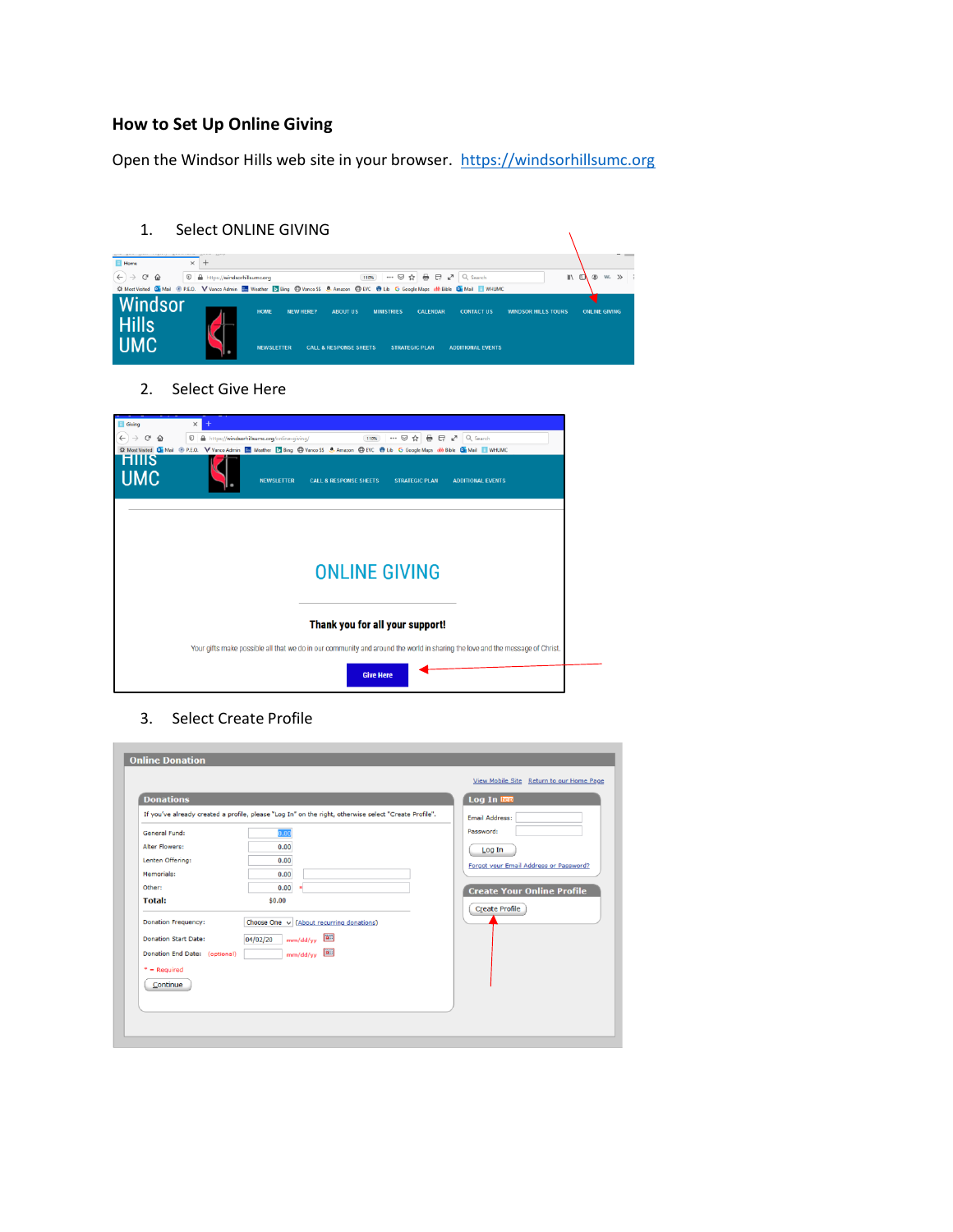## 4. Enter your email address and confirm it. Select Continue

| <b>Online Donation</b>                                                                                                                         |                                  | Return to our Home Page                                                                                                                                                                                                                                                                                                                                                                                                                                                                                                                                                                                                                                                                                                                                     |
|------------------------------------------------------------------------------------------------------------------------------------------------|----------------------------------|-------------------------------------------------------------------------------------------------------------------------------------------------------------------------------------------------------------------------------------------------------------------------------------------------------------------------------------------------------------------------------------------------------------------------------------------------------------------------------------------------------------------------------------------------------------------------------------------------------------------------------------------------------------------------------------------------------------------------------------------------------------|
| <b>Create Profile</b>                                                                                                                          |                                  | <b>Privacy Notice</b>                                                                                                                                                                                                                                                                                                                                                                                                                                                                                                                                                                                                                                                                                                                                       |
| Enter a valid email address below.<br>This will be used as your User ID.<br><b>Email Address:</b><br><b>Confirm Email Address:</b><br>Continue | idoe@gmail.com<br>idoe@gmail.com | You are on a secure webpage hosted by Vanco Services, LLC, an<br>industry leader that processes transactions for thousands of clients.<br>Vanco was chosen by Windsor Hills United Methodist Church to process<br>vour online transactions.<br>The information Vanco receives from you will only be used to process<br>your transactions and will never be shared with any other party, except<br>as required by law. Your information will be safeguarded in strict<br>compliance with federal standards for nonpublic personal information.<br>The password you select is also important in protecting your<br>information: keep it secure and follow the best practices<br>suggested here. View Vanco's Privacy and Security Policy by clicking<br>here. |

5. Fill in the required information and select Create Profile

| <b>Profile</b>                              |                                                                                                                                                                                                                      |
|---------------------------------------------|----------------------------------------------------------------------------------------------------------------------------------------------------------------------------------------------------------------------|
| First Name: (required)                      | Jane                                                                                                                                                                                                                 |
| Last Name: (required)                       | Doe                                                                                                                                                                                                                  |
| Address 1: (required)                       | 111 Fast Main Street                                                                                                                                                                                                 |
| Address 2:                                  |                                                                                                                                                                                                                      |
| City: (required)                            | Salem                                                                                                                                                                                                                |
| State / Zip: (required)                     | VA<br>24153                                                                                                                                                                                                          |
| Phone Number:                               |                                                                                                                                                                                                                      |
| Email Address: (required)                   | idoe@gmail.com                                                                                                                                                                                                       |
| <b>Confirm Email Address:</b><br>(required) | jdoe@gmail.com                                                                                                                                                                                                       |
| Enter Password: (required)                  | Password requirements:<br>- Must be at least eight characters<br><br>- Must include at least one letter and one number<br>- Cannot be identical to your first name, last name or email address<br>- Cannot be reused |
| Re-Enter Password: (required)               | - Passwords are case sensitive<br><br>- Your password can consist of the following characters: upper and lower case letters,<br>numbers, and special characters other than * " or >                                  |

Be sure to record/remember your password for future logins; You are now ready to make donations by selecting Add Transaction.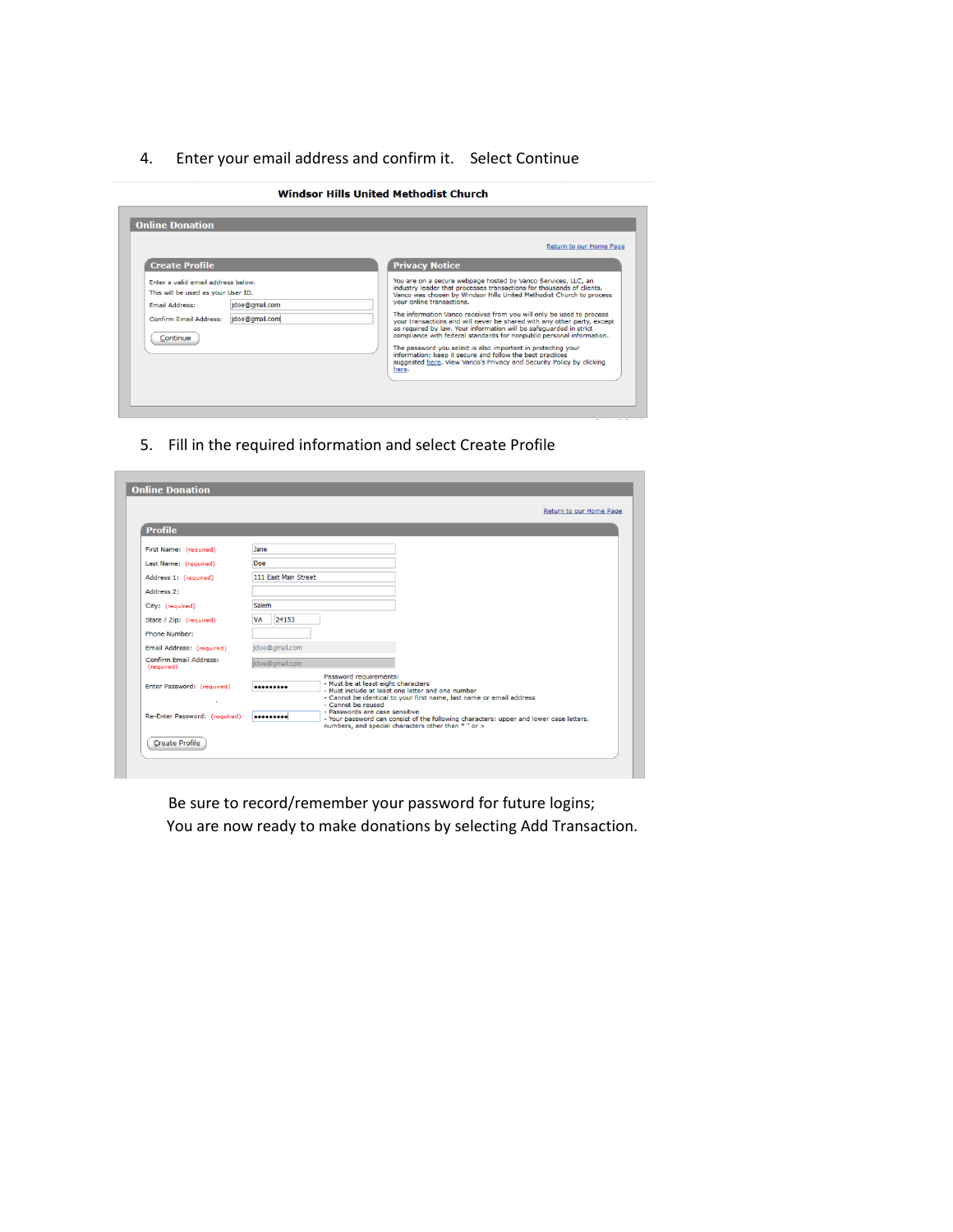#### **Making a Donation**

1. Make a donation by selecting Add Transaction

**Windsor Hills United Methodist Church** 



2. Enter an amount for one or more of the funds; a donation frequency, a start date and an optional end date, and Continue. Note: to make one donation periodically for a period of time and another one time donation, you must do the Add Transaction process separately for each one.

|                               |                                          |  | Return to our Home Page |  |
|-------------------------------|------------------------------------------|--|-------------------------|--|
| <b>Donations</b>              |                                          |  |                         |  |
| General Fund:                 | 200.00                                   |  |                         |  |
| <b>Alter Flowers:</b>         | 0.00                                     |  |                         |  |
| Lenten Offering:              | 0.00                                     |  |                         |  |
| Memorials:                    | 0.00                                     |  |                         |  |
| Other:                        | 0.00<br>$\star$                          |  |                         |  |
| <b>Total:</b>                 | \$200.00                                 |  |                         |  |
| <b>Donation Frequency:</b>    | v (About recurring donations)<br>Monthly |  |                         |  |
| <b>Donation Start Date:</b>   | <b>Fill</b><br>mm/dd/yy<br>05/03/20      |  |                         |  |
| Donation End Date: (optional) | mm/dd/yy<br>12/27/20                     |  |                         |  |
| $" = Required$                |                                          |  |                         |  |
| Continue<br>Back              |                                          |  |                         |  |

3. Choose an account and check the box for I'm not a robot. Select Process.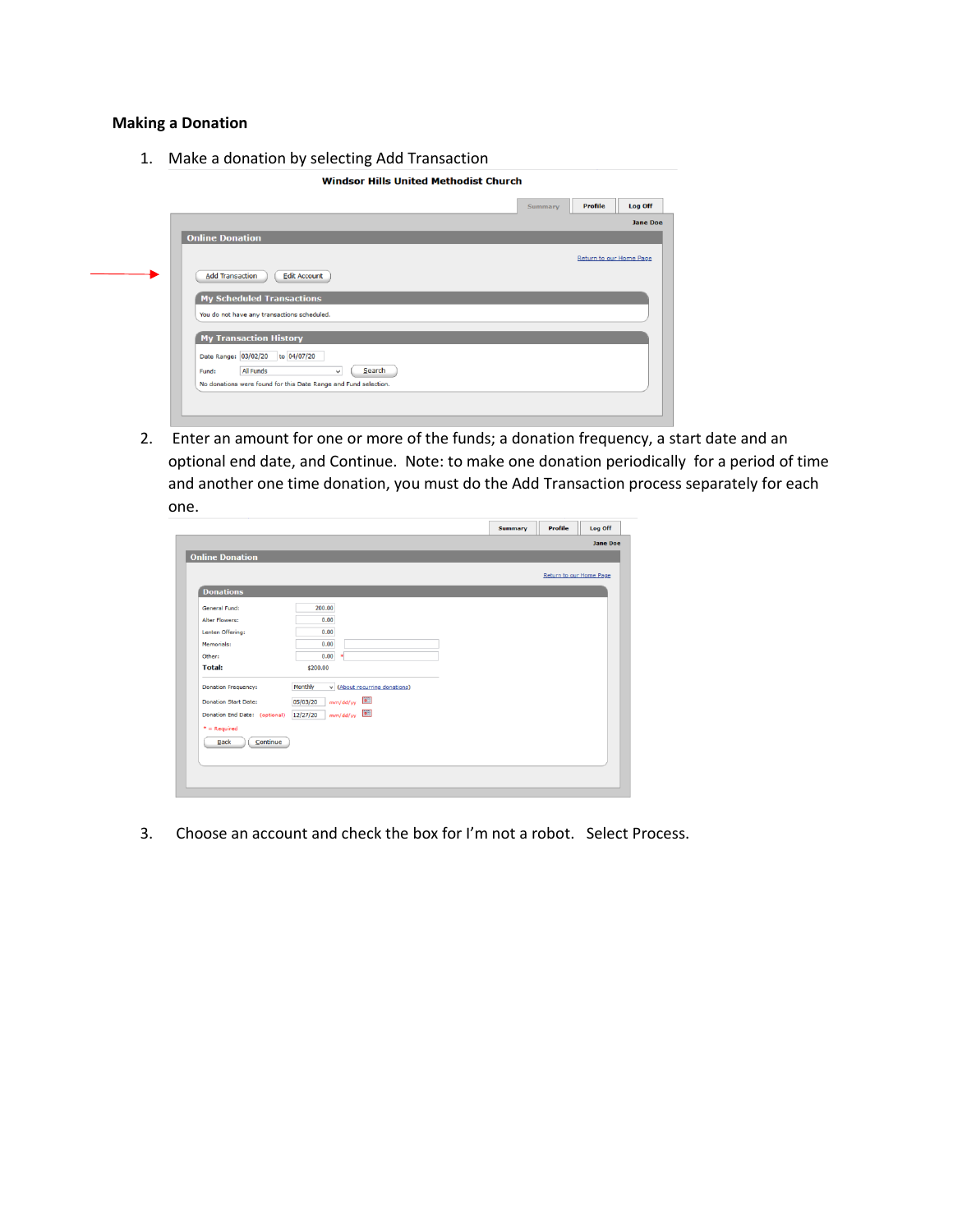**Windsor Hills United Methodist Church** 

|                             |                                                                                                   |                                                           | <b>Jane Doe</b>         |
|-----------------------------|---------------------------------------------------------------------------------------------------|-----------------------------------------------------------|-------------------------|
| <b>Online Donation</b>      |                                                                                                   |                                                           |                         |
|                             |                                                                                                   |                                                           | Return to our Home Page |
| <b>Donation Information</b> |                                                                                                   | <b>Donation Summary</b>                                   |                         |
| Account: Choose One         | $\checkmark$                                                                                      | General Fund                                              | 200.00                  |
|                             |                                                                                                   | <b>Total Monthly Donation:</b>                            | \$200.00                |
| I'm not a robot             |                                                                                                   | <b>Donation Frequency:</b><br><b>Donation Start Date:</b> | Monthly                 |
|                             | <b>reCAPTCHA</b><br>Privacy - Terms                                                               | <b>Donation End Date:</b>                                 | 05/03/20<br>12/27/20    |
| donation will be submitted. | Note: Please review the information you entered carefully. Once you click the Process button your | Edit                                                      |                         |
| Cancel<br>Process           |                                                                                                   |                                                           |                         |
|                             |                                                                                                   |                                                           |                         |
|                             |                                                                                                   |                                                           |                         |

4. On the Donation Information screen, under accounts, you can choose to use a credit/debit card, a checking account, or a savings account.

| File Edit View History Bookmarks Tools Help<br>Donation | $\times$<br>$\ddot{}$                                                                                                                                                                                                                                                                                                 | $     -$                                                                                                                                                                                                                      |
|---------------------------------------------------------|-----------------------------------------------------------------------------------------------------------------------------------------------------------------------------------------------------------------------------------------------------------------------------------------------------------------------|-------------------------------------------------------------------------------------------------------------------------------------------------------------------------------------------------------------------------------|
| $\leftarrow$<br>G<br>$\rightarrow$<br>企                 | <b>①</b> A https://www.eservicepayments.com/cgi-bin/Vanco_ver3.vps<br>C Most Visited Ca Mail @ P.E.O. V Vanco Admin <b>Ca Weather   Bing @ Vanco SS</b> & Amazon @ EVC @ Lib G Google Maps ob Bible Ca Mail <b>For Mail 19</b> WHUMC                                                                                  | III $\Box$ $\otimes$ w. $\gg$ $\equiv$                                                                                                                                                                                        |
|                                                         | <b>Windsor Hills United Methodist Church</b>                                                                                                                                                                                                                                                                          |                                                                                                                                                                                                                               |
|                                                         |                                                                                                                                                                                                                                                                                                                       | Profile<br>Log Off<br>Summary                                                                                                                                                                                                 |
|                                                         |                                                                                                                                                                                                                                                                                                                       | <b>Jane Doe</b>                                                                                                                                                                                                               |
|                                                         | <b>Online Donation</b>                                                                                                                                                                                                                                                                                                | Return to our Home Page                                                                                                                                                                                                       |
|                                                         | <b>Donation Information</b><br>V<br>Account: Choose One<br>Choose One<br>Credit/Debit Card<br>New Account - Credit/Debit Card<br>Checking<br><b>New Account - Checking</b><br><b>Note: Pla Savinas</b><br>carefully. Once you click the Process button your<br>donation<br>New Account - Savings<br>Process<br>Cancel | <b>Donation Summary</b><br>200.00<br>General Fund<br><b>Total Monthly Donation:</b><br>\$200.00<br>Monthly<br><b>Donation Frequency:</b><br><b>Donation Start Date:</b><br>05/03/20<br>Donation End Date:<br>12/27/20<br>Edit |
|                                                         |                                                                                                                                                                                                                                                                                                                       | <b>Privacy &amp; Security</b>                                                                                                                                                                                                 |

Each type of payment method will prompt you for information details.

5. Fill in the details and select Process.

Checking account example: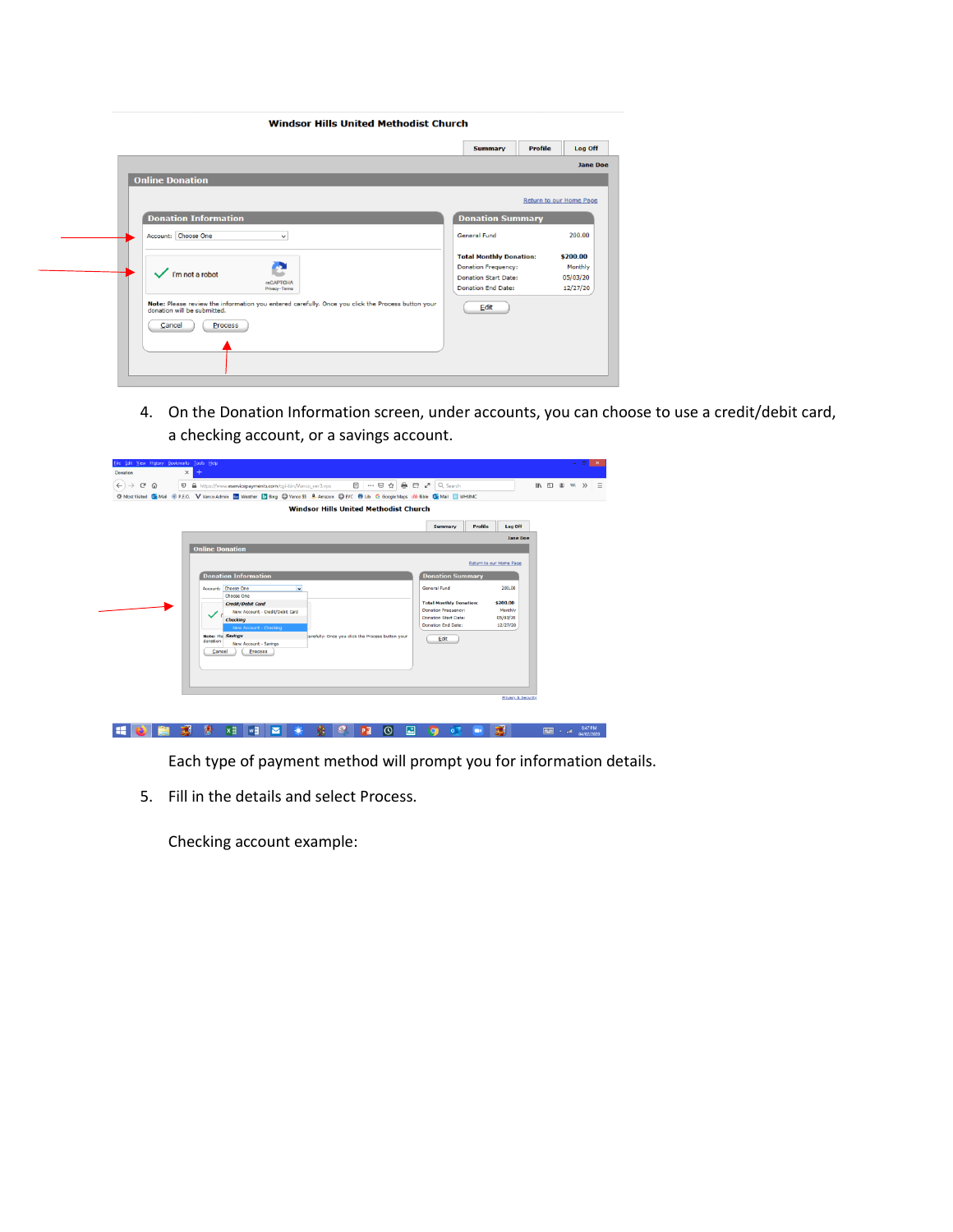|                                                                                                                                                                                                                                                                                                               |                                                                                                                                                  | <b>NEWITH W UWI TIUTTIE FOUE</b>                      |
|---------------------------------------------------------------------------------------------------------------------------------------------------------------------------------------------------------------------------------------------------------------------------------------------------------------|--------------------------------------------------------------------------------------------------------------------------------------------------|-------------------------------------------------------|
| <b>Donation Information</b>                                                                                                                                                                                                                                                                                   | <b>Donation Summary</b>                                                                                                                          |                                                       |
| Account: New Account - Checking<br>$\checkmark$<br><b>Routing Number:</b><br><b>Account Number:</b><br>1234<br>Joe Smith<br>1234 Anystreet Court<br>Anycity, AA 12345<br>Pay to the order of<br>Dollars<br><b>Bank Anywhere</b>                                                                               | General Fund<br><b>Total Monthly Donation:</b><br><b>Donation Frequency:</b><br><b>Donation Start Date:</b><br><b>Donation End Date:</b><br>Edit | 200.00<br>\$200.00<br>Monthly<br>05/03/20<br>12/27/20 |
| ['123456789]; 123456789123   -1234<br>Check Number (Do not use)<br>Bank<br>Bank<br>Routing Number Account Number<br>$\sqrt{\frac{1}{2}}$ i'm not a robot<br><b>reCAPTCHA</b><br>Privacy - Terms                                                                                                               |                                                                                                                                                  |                                                       |
| Note: Please review the information you entered carefully. Once you click the Process button your<br>donation will be submitted and you will have authorized this organization to debit money from your account. This authorization will remain in effect until you terminate it.<br><b>Process</b><br>Cancel |                                                                                                                                                  |                                                       |